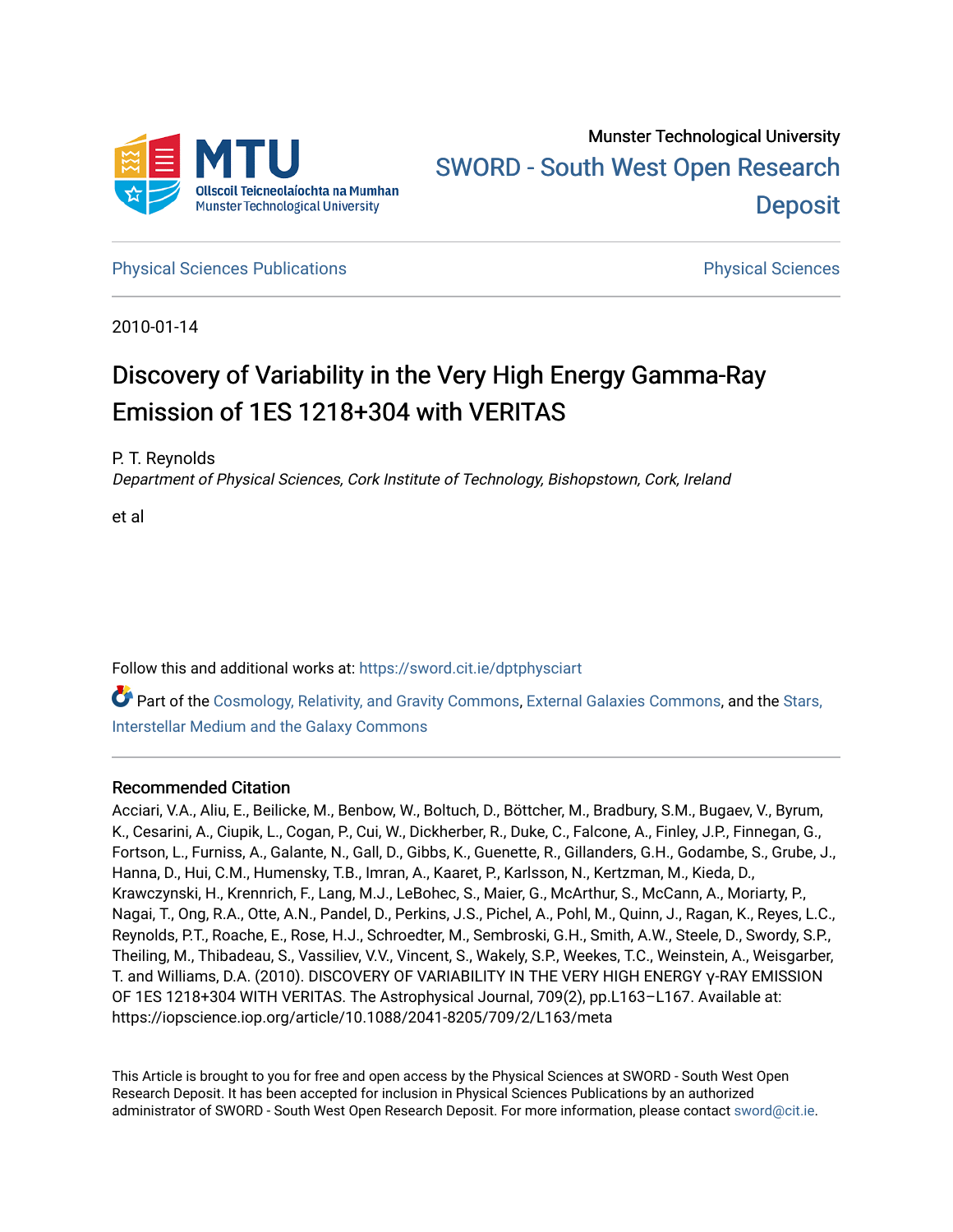## DISCOVERY OF VARIABILITY IN THE VERY HIGH ENERGY *γ* -RAY EMISSION OF 1ES 1218+304 WITH VERITAS

V. A. Acciari<sup>1</sup>, E. Aliu<sup>2</sup>, M. Beilicke<sup>3</sup>, W. Benbow<sup>1</sup>, D. Boltuch<sup>4</sup>, M. Böttcher<sup>5</sup>, S. M. Bradbury<sup>6</sup>, V. Bugaev<sup>3</sup>, K. Byrum<sup>7</sup>, A. Cesarini<sup>8</sup>, L. Ciupik<sup>9</sup>, P. Cogan<sup>10</sup>, W. Cui<sup>11</sup>, R. Dickherber<sup>3</sup>, C. Duke<sup>12</sup>, A. Falcone<sup>13</sup>, J. P. Finley<sup>11</sup>, G. Finnegan<sup>14</sup>, L. Fortson<sup>9</sup>, A. Furniss<sup>15</sup>, N. Galante<sup>1</sup>, D. Gall<sup>11</sup>, K. Gibbs<sup>1</sup>, R. Guenette<sup>10</sup>, G. H. Gillanders<sup>8</sup>, S. GODAMBE<sup>14</sup>, J. GRUBE<sup>16</sup>, D. HANNA<sup>10</sup>, C. M. Hui<sup>14</sup>, T. B. Humensky<sup>17</sup>, A. Imran<sup>18</sup>, P. Kaaret<sup>19</sup>, N. Karlsson<sup>9</sup>, M. KERTZMAN<sup>20</sup>, D. KIEDA<sup>14</sup>, H. KRAWCZYNSKI<sup>3</sup>, F. KRENNRICH<sup>18</sup>, M. J. LANG<sup>8</sup>, S. LEBOHEC<sup>14</sup>, G. MAIER<sup>10</sup>, S. MCARTHUR<sup>3</sup>, A. McCann<sup>10</sup>, P. Moriarty<sup>21</sup>, T. Nagai<sup>18</sup>, R. A. Ong<sup>22</sup>, A. N. Otte<sup>15</sup>, D. Pandel<sup>16</sup>, J. S. Perkins<sup>1</sup>, A. Pichel<sup>23</sup>, M. Pohl<sup>18</sup>, J. QUINN<sup>16</sup>, K. RAGAN<sup>10</sup>, L. C. REYES<sup>24</sup>, P. T. REYNOLDS<sup>25</sup>, E. ROACHE<sup>1</sup>, H. J. ROSE<sup>6</sup>, M. SCHROEDTER<sup>18</sup>, G. H. SEMBROSKI<sup>11</sup>, A. W. SMITH<sup>7</sup>, D. STEELE<sup>9</sup>, S. P. SWORDY<sup>17</sup>, M. THEILING<sup>1</sup>, S. THIBADEAU<sup>3</sup>, V. V. VASSILIEV<sup>22</sup>, S. VINCENT<sup>14</sup>, S. P. WAKELY<sup>17</sup>, T. C. WEEKES<sup>1</sup>, A. WEINSTEIN<sup>22</sup>, T. WEISGARBER<sup>17</sup>, AND D. A. WILLIAMS<sup>15</sup><br><sup>1</sup> Fred Lawrence Whipple Observatory, Harvard-Smithsonian Center for Astrophysics, Amado, AZ 85645, USA <sup>1</sup> Fred Lawrence Whipple Observatory, Harvard-Smithsonian Center for Astrophysics, Amado, AZ 85645, USA<br>
<sup>2</sup> Department of Physics and Astronomy, Barnard College, Columbia University, NY 10027, USA<br>
<sup>3</sup> Department of Phy <sup>11</sup> Department of Physics, Purdue University, West Lafayette, IN 47907, USA<br><sup>12</sup> Department of Physics, Grinnell College, Grinnell, IA 50112-1690, USA<br><sup>13</sup> Department of Astronomy and Astrophysics, 525 Davey Lab, Pennsyl <sup>18</sup> Department of Physics and Astronomy, Iowa State University, Ames, IA 50011, USA; intranisu@iastate.edu<br><sup>19</sup> Department of Physics and Astronomy, University of Iowa, Van Allen Hall, Iowa City, IA 52242, USA<br><sup>20</sup> Depar <sup>20</sup> Department of Physics and Astronomy, DePauw University, Greencastle, IN 46135-0037, USA<br><sup>21</sup> Department of Life and Physical Sciences, Galway-Mayo Institute of Technology, Dublin Road, Galway, Ireland<br><sup>22</sup> Department *Received 2009 November 18; accepted 2009 December 23; published 2010 January 14*

### ABSTRACT

We present results from an intensive VERITAS monitoring campaign of the high-frequency peaked BL Lac object 1ES 1218+304 in 2008*/*2009. Although 1ES 1218+304 was detected previously by MAGIC and VERITAS at a persistent level of ∼6% of the Crab Nebula flux, the new VERITAS data reveal a prominent flare reaching ∼20% of the Crab. While very high energy (VHE) flares are quite common in many nearby blazars, the case of 1ES 1218+304 (redshift  $z = 0.182$ ) is particularly interesting since it belongs to a group of blazars that exhibit unusually hard VHE spectra considering their redshifts. When correcting the measured spectra for absorption by the extragalactic background light, 1ES 1218+304 and a number of other blazars are found to have differential photon indices  $\Gamma$   $\leqslant$ 1.5. The difficulty in modeling these hard spectral energy distributions in blazar jets has led to a range of theoretical *γ* -ray emission scenarios, one of which is strongly constrained by these new VERITAS observations. We consider the implications of the observed light curve of 1ES 1218+304, which shows day scale flux variations, for shock acceleration scenarios in relativistic jets, and in particular for the viability of kiloparsec-scale jet emission scenarios.

*Key words:* BL Lacertae objects: individual (1ES 1218+304 = VER J1221+301) – galaxies: active – gamma rays: galaxies

*Online-only material:* color figures

## 1. INTRODUCTION

The very high energy (VHE)  $\gamma$ -ray sky has seen a dramatic increase in the number of sources, with 26 detected active galactic nuclei<sup>26</sup> (AGNs) over redshifts of 0.0018–0.536. All, except two, are blazars with their jets closely aligned to our line of sight. Blazars as a class are comprised of BL Lacertae

<sup>26</sup> For updates, see [http://tevcat.uchicago.edu.](http://tevcat.uchicago.edu)

objects, optically violent variables and other radio-loud quasars (Urry & Padovani [1995\)](#page-5-0). Nonthermal emission dominates the broadband continuum spectra of blazars.

The characteristic double-peaked spectral energy distribution of blazars is usually attributed to synchrotron radiation in the radio to X-ray wavebands, and inverse-Compton upscattering of soft target photons by relativistic electrons at GeV and TeV energies (Maraschi et al. [1992;](#page-5-0) Bloom & Marscher [1996\)](#page-5-0).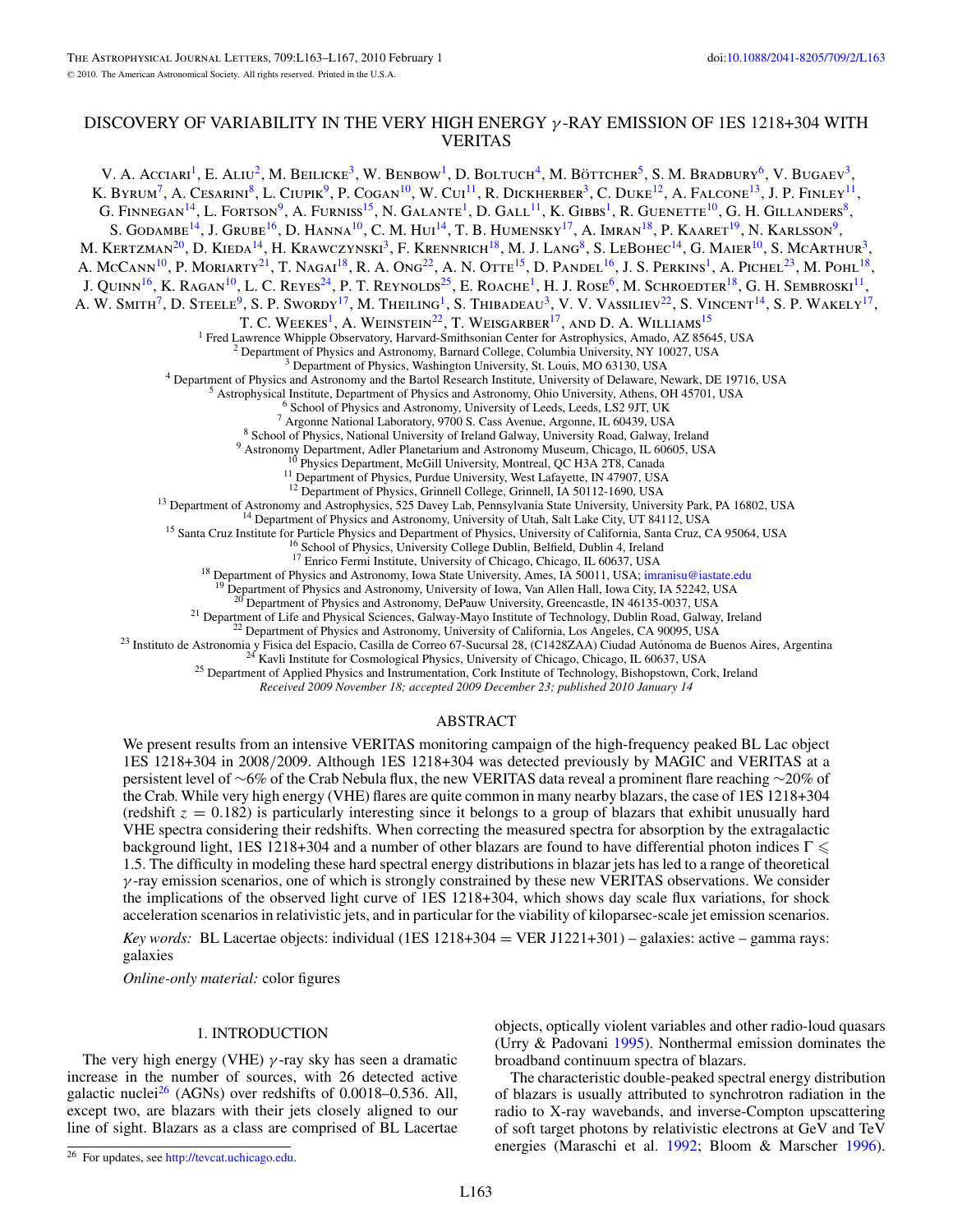Alternative emission scenarios involve hadronic interactions producing neutral pions which decay into photons (Mannheim & Bierman [1992\)](#page-5-0) and proton synchrotron radiation (Aharonian [2000\)](#page-5-0). The latter models provide a link between AGNs and possible sources of ultra-high-energy cosmic rays. A better understanding of the underlying acceleration and emission processes requires a larger sample of sources, which is now being provided by the *Fermi Gamma-ray Space Telescope* (*Fermi*) at 0.1 GeV to hundreds of GeV and by the imaging atmospheric Cherenkov telescopes (IACT), namely the MAGIC, H.E.S.S., and VERITAS Observatories, that provide coverage primarily in the 100 GeV–10 TeV regime.

To date, blazars detected at VHE energies are predominantly high-frequency peaked BL Lacertae objects (HBLs). Nevertheless, a few objects with lower peak energies, namely low-frequency-peaked BL Lacertae (LBLs; Albert et al. [2007;](#page-5-0) Teshima et al. [2008\)](#page-5-0) and intermediate-frequency-peaked BL Lacertae objects (IBLs; see Acciari et al. [2008a,](#page-5-0) [2008b,](#page-5-0) [2009b;](#page-5-0) Ong et al. [2009\)](#page-5-0) were detected recently by IACTs at TeV energies. The *γ* -ray luminosity of LBLs and IBLs generally peaks at sub-GeV to tens of GeV in energy, and they are therefore easily detectable by *Fermi* while their detectability in the TeV regime by IACTs is more difficult due to their soft VHE spectra.

Among the HBLs, which are typically the domain of the TeV telescopes, a number of objects exhibit unusually hard intrinsic power-law energy spectra  $\left(\frac{dN}{dE} \sim E^{-\Gamma_i}\right)$  after correcting for the  $\gamma \gamma \rightarrow e^+ e^-$  absorption by the cosmological diffuse EBL radiation field. While the measured spectral indices, Γ*m*, of these blazars (1ES 1101−232, 1ES 0347−121, 1ES 0229+200, 1ES 1218+304, RGB J0710+591) range from 2.5 to 3.1 (see Aharonian et al. [2006a,](#page-5-0) [2007a,](#page-5-0) [2007b;](#page-5-0) Albert et al. [2006;](#page-5-0) Acciari et al. [2009a;](#page-5-0) Perkins et al. [2009\)](#page-5-0), the absorption-corrected spectral indices suggest very hard intrinsic source spectra in the VHE regime with  $\Gamma_i \leq 1.28 \pm 0.28$  (Krennrich et al. [2008\)](#page-5-0), based on recent lower limits to the EBL from galaxy counts (Levenson & Wright [2008\)](#page-5-0).

Similar hard energy spectra are found by *Fermi*, where, for example, the measured spectral indices for RGB J0710+591 and 1ES 1440+122 are found to be  $\Gamma = 1.21 \pm 0.25$  and  $1.18 \pm 0.27$  over energies from 0.2 GeV to tens of GeV (Abdo et al. [2009a\)](#page-5-0). While the findings of very hard VHE spectra are based on EBL constraints from galaxy counts, the *Fermi* spectra directly resemble the intrinsic source spectra since absorption by the EBL is minimal for the covered energy range. The photon spectrum of 1ES 1218+304 measured by *Fermi* yields a spectral index of  $\Gamma = 1.63 \pm 0.12$  between 0.2 GeV and ~300 GeV, but absorption may already play a role at the high-energy end (Abdo et al. [2009a\)](#page-5-0).

Diffusive shock-acceleration theory (for a review, see Malkov & Drury [2001\)](#page-5-0) generally yields a limit to the spectral index of GeV–TeV photon spectra resulting from inverse-Compton scattering of  $\Gamma_i \geq 1.5$ . Only recently, numerical studies by Stecker et al. [\(2007\)](#page-5-0) indicate that sufficiently hard electron spectra could be generated by diffusive shock acceleration in relativistic shocks, for the production of photon spectra  $1.0 < \Gamma_i < 1.5$ . However, Böttcher et al. ([2008\)](#page-5-0) suggest that even for a hard-spectrum electron population, in the framework of a synchrotron self-Compton (SSC) scenario, the resulting GeV–TeV *γ* -ray spectra should experience substantial softening from Klein–Nishina effects making *γ* -ray spectra with Γ*<sup>i</sup> <* 1*.*5 less likely.

Other approaches to explain the hard *γ* -ray spectra are offered by ad hoc assumptions about the electron distribution, an additional absorption component in the source, or a postulate of new physics describing the propagation of *γ* -rays on extra-galactic distance scales. Katarzyński et al. ([2006\)](#page-5-0) invoke a high low-energy cutoff in the electron distribution that could give the appearance of a hard *γ* -ray spectrum for a given energy regime. Aharonian et al. [\(2008\)](#page-5-0) show that *γ γ* absorption in the source due to a narrowband emission component from the AGN could lead to unusually hard VHE spectra. Finally, Sánchez-Conde et al. [\(2009\)](#page-5-0) suggested an axion-like particle (ALP) that would distort the *γ* -ray spectrum through ALP*/*photon mixing on cosmological distances in the presence of intergalactic magnetic fields.

A more easily testable model that involves known physics was recently proposed by Böttcher et al.  $(2008)$  $(2008)$ . The authors attribute the hard photon spectra to inverse-Compton upscattering of ambient photons from the cosmic microwave background (CMB), occurring in a kiloparsec-scale jet. In this case, a substantial fraction of the jet power is transported by hadrons to the outer regions of the jet, where it is dissipated into ultrarelativistic electrons. Inverse-Compton scattering in the Klein– Nishina regime is no longer the limitation at the highest energies since low-energy target photons from the CMB are abundant. The low magnetic field in the large-scale jet also avoids the overproduction of synchrotron radiation and allows Compton emission to dominate. Furthermore, the synchrotron emission in the radio to X-ray wavebands is assumed to originate on subparsec scales. A similar mechanism was previously suggested to explain the hard X-ray spectra observed from the kiloparsecscale jets of radio quasars (Tavecchio et al. [2007\)](#page-5-0).

To date, all of the blazars exhibiting very hard spectra appear to emit at a baseline level that is consistent with this picture. However, it is also possible that the sensitivity of the current IACTs is the limiting factor in detecting day scale variations and that the underlying emission may contain flares. The question as to whether or not the *γ* -ray emission from 1ES 1218+304 consists of flares or corresponds to a constant baseline emission level was one of the main motivations for VERITAS to monitor this object over a period of 5 months in the 2008*/*2009 season. The other motivation for deep exposures of relatively large redshift  $(z = 0.1{\text{-}}0.2)$  blazars at TeV energies is to provide better constraints on the EBL spectrum. The observed VHE photon spectrum can be used to constrain the EBL in the near to mid-IR. This is particularly promising for hard-spectrum blazars that provide the best sensitivity to any possible absorption feature.

## 2. OBSERVATIONS AND DATA ANALYSIS

VERITAS is an array of four 12 m IACTs located at the base camp of the F. L. Whipple Observatory in southern Arizona (31*.* ◦68N, 110*.* ◦95W, 1.3 km above sea level). Each VERITAS focal plane instrument has a 3°<sub>2</sub>5 field of view and consists of 499 photomultiplier tubes. The stereoscopic system has been fully operational since mid-2007 and is capable of detecting sources with a flux of 1% of the Crab Nebula in *<*50 hr of observation. In the Summer of 2009, Telescope 1 was relocated and the improved array configuration allows us to detect a point source at 1% of the Crab Nebula flux under 30 hr of observations. The large effective area ( $\sim 10^5$  m<sup>2</sup>) of the array enables VERITAS to be sensitive over a wide range of energies (from 100 GeV to 30 TeV) with an energy resolution of 15%–20% above 300 GeV. For further details about VERITAS, see, e.g., Holder et al. [\(2006\)](#page-5-0).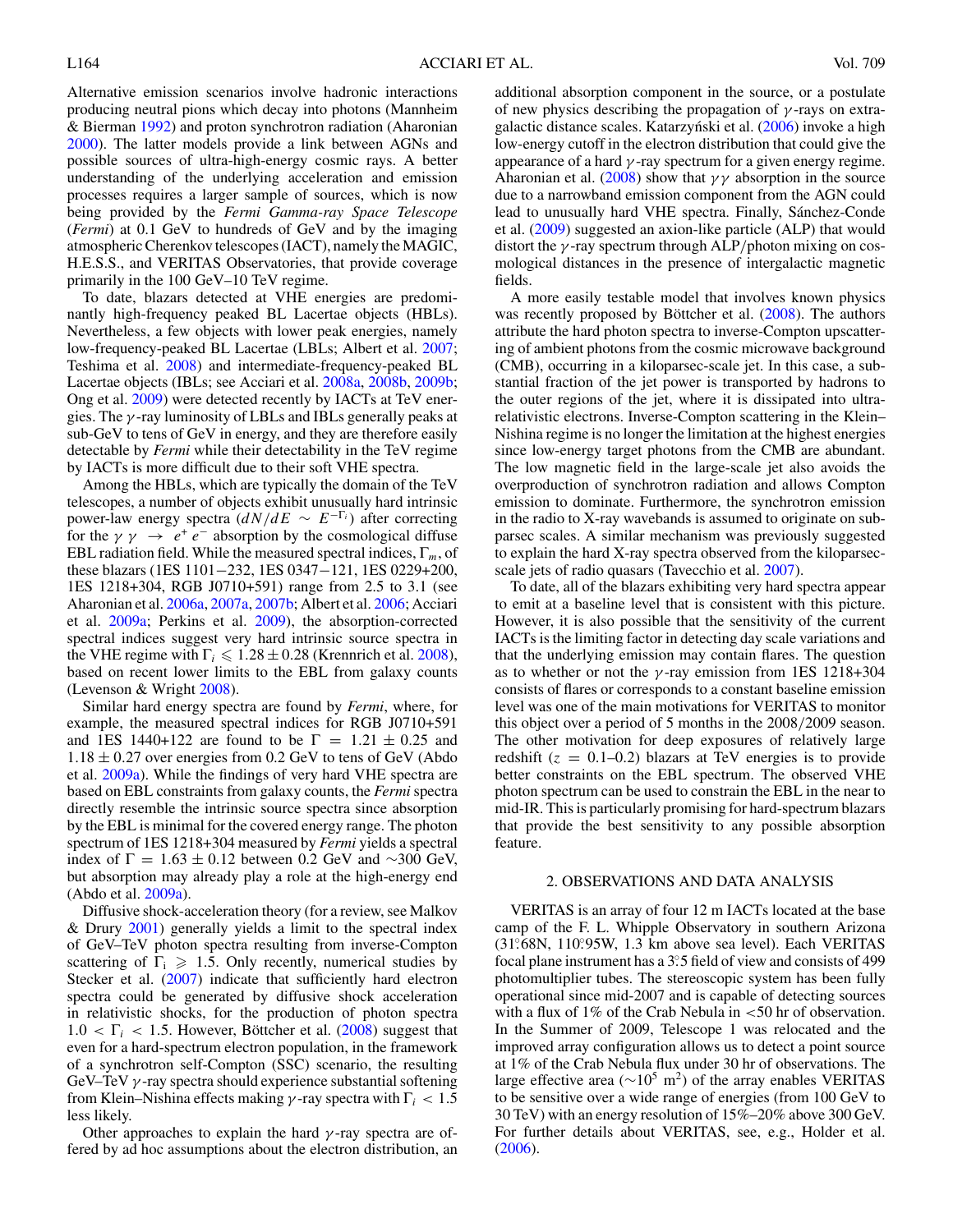| Campaign                   | Live Time | Zenith         | Significance | $\Phi$ (> 200 GeV)                             | Units of Crab Nebula         |
|----------------------------|-----------|----------------|--------------|------------------------------------------------|------------------------------|
|                            | (hr)      | $(\text{deg})$ | (σ           | $(10^{-12}$ cm <sup>-2</sup> s <sup>-1</sup> ) | Flux $(E > 200 \text{ GeV})$ |
| $2006 - 2007$ <sup>b</sup> | 17.4      | $2 - 35$       | 10.4         | $12.2 \pm 2.6$ <sub>stat</sub>                 | $0.05 \pm 0.011$             |
| 2008-2009                  | 27.2      | $2 - 30$       | 21.8         | $18.4 \pm 0.9$ <sub>stat</sub>                 | $0.07 \pm 0.004$             |

**Table 1** Summary of Observations and Analysis of 1ES 1218+304a

**Notes.** Also shown are the integral flux above 200 GeV assuming a spectral index  $\Gamma = 3.07$ , and the corresponding flux in units of integrated Crab Nebula flux over 200 GeV.

<sup>a</sup> Including total live time, range of zenith angles for observations, and significance of the excess events.





**Figure 1.** Distribution of  $\theta^2$  for excess events ON–OFF from the observation of 1ES 1218+304. The dashed-dotted line shows the boundary of the region for the spectrum cuts ( $\theta^2 = 0.03$ ). The solid curve indicates the expected  $\theta^2$ distribution from a point source and provides a good fit to the data.

1ES 1218+304 was observed by VERITAS from 2008 December to 2009 May. All data were taken in *wobble* mode where the source is positioned 0.5 from the center of the camera in order to allow simultaneous background estimation. A quality selection was applied to the data to reject observations affected by poor weather conditions and other anomalies, resulting in a total live time of 27.2 hr for analysis. The mean zenith angle of the observations was 12◦.

The data are analyzed using standard VERITAS calibration and analysis tools. Initially, the observed data set is calibrated by flat-fielding the camera gains with nightly laser runs. Following calibration and cleaning, the shower images are parameterized using a second-moment analysis (Hillas [1985\)](#page-5-0). Images from individual telescopes are combined to reconstruct both arrival direction and impact position for each event. The *γ* -raylike events are separated from the cosmic ray background events using cuts on the *mean-reduced-scaled length* and *meanreduced-scaled width* parameters (see Aharonian et al. [2006b](#page-5-0) for a full description of the parameters). The cuts for *γ* -ray*/*hadron separation are optimized a priori for a source with a 10% Crablike flux. A circular region of radius  $\theta$  is applied around the target to estimate the ON-source events. The background or OFFsource counts are estimated with off-source *reflected regions* (Berge et al. [2007\)](#page-5-0). The significance of any excess (ON–OFF) events is calculated following Equation (17) in Li & Ma  $(1983)$ . The angular distribution of excess events from the direction of 1ES 1218+304 (Figure 1) is comparable with the expectation from the Monte Carlo (MC) simulation of a point source.

MC simulations are used to generate a lookup table for estimating the energies of the primary  $\gamma$ -rays as a function of the image size and impact parameters. For spectral analysis, a looser cut (*spectrum cuts*) on the arrival direction of *γ* -rays



**Figure 2.** Observed differential energy spectrum of 1ES 1218+304 from the 2008–2009 data set. The solid line shows the power-law fit to the data (filled circles) with a spectral index value of  $-3.07 \pm 0.09$ <sub>stat</sub>. This agrees, within statistical uncertainties, with the previous VERITAS measurement of −3*.*08 ± 0*.*34stat (dashed line; Acciari et al. [2009a\)](#page-5-0).

(A color version of this figure is available in the online journal.)

(a region with  $\theta^2 = 0.03$ ) is applied along with three offsource *reflected regions*. This has the benefit of retaining a higher number of *γ* -ray candidates in addition to reducing the systematic uncertainties associated with the MC detector model. Both the standard cuts ( $\theta^2 = 0.0225$ ) and the spectrum cuts yield compatible results. Consistent results are attained with independent analysis packages.

#### 3. RESULTS

Table 1 summarizes the results of the VERITAS observations of 1ES 1218+304. For the spectral analysis, we report an excess of 1155 events with a statistical significance of 21.8 standard deviations,  $\sigma$ , from the direction of 1ES 1218+304 during the 2008–2009 campaign (2808 signal events, 4959 background events with a normalization of 0.33). Figure 2 shows the corresponding time-averaged differential energy spectrum. The spectrum extends from 200 GeV to 1.8 TeV and is well described  $(\chi^2/\text{dof} = 8.2/7)$  by a power law,

$$
\frac{dN}{dE} = (11.5 \pm 0.7) \times 10^{-12} \left(\frac{E}{500 \text{ GeV}}\right)^{-3.07 \pm 0.09_{\text{stat}}} \text{cm}^{-2} \text{ s}^{-1} \text{ TeV}^{-1}. \tag{1}
$$

The errors bars are statistical only.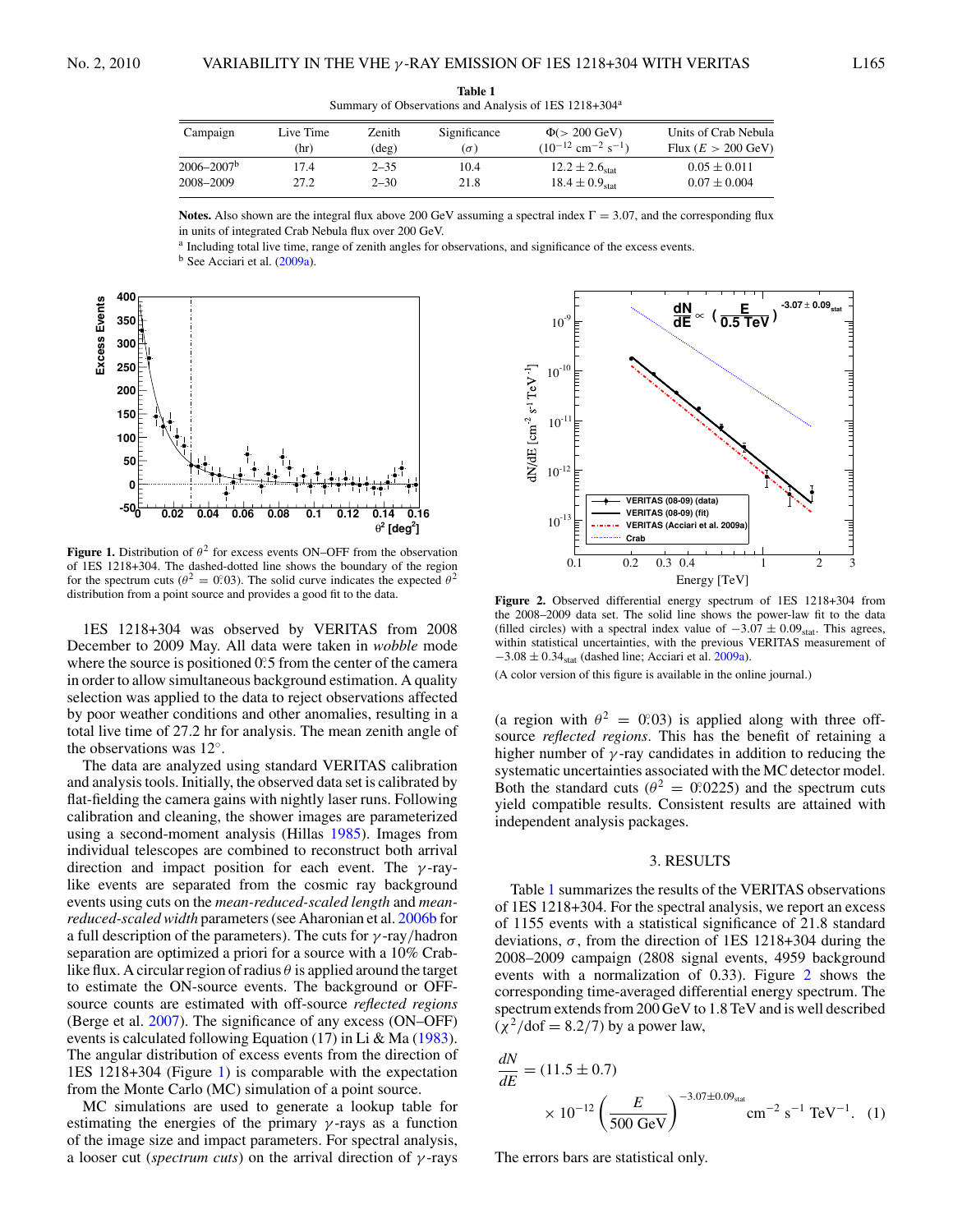<span id="page-4-0"></span>

**Figure 3.** Night-by-night VHE light curve for 1ES 1218+304 is shown as measured from 2008 December 29 (MJD 54829) to 2009 April 23 (MJD 54944). The open circles represent the integral flux above 200 GeV,  $\phi(E > 200$  GeV) from 1ES 1218+304 assuming a spectral shape,  $dN/dE \propto E^{-\Gamma}$  with  $\Gamma = 3.07$ . The dashed-dotted line corresponds to the average integral flux of  $\Phi(E > 200 \text{ GeV}) = (18.4 \pm 0.9 \text{stat}) \times 10^{-12} \text{ cm}^{-2} \text{ s}^{-1}$ . The inset shows the flux variations for the flaring nights in more detail. An exponential function,  $e^{\lambda t}$  (dashed line) is used to describe the rise and fall time for flux variations giving  $\lambda_{\text{rise}} = 0.86$  ( $\chi^2/\text{dof} = 3.7/2$ ) and *λ*<sub>fall</sub> = −0*.47* (*χ*<sup>2</sup>/dof = 7*.2/*6), respectively. The characteristic flux doubling time, *t*<sub>var</sub> is estimated to be on the order of ∼1 day. (A color version of this figure is available in the online journal.)

Figure 3 shows the light curve of 1ES 1218+304 for the 2008– 2009 season (binned by night). The average integral photon flux above 200 GeV is  $\Phi(E > 200 \text{ GeV}) = (18.4 \pm 0.9 \text{stat}) \times$  $10^{-12}$  cm<sup>-2</sup> s<sup>-1</sup> corresponding to ~7% of the Crab Nebula flux above the same threshold. The light curve from 1ES 1218+304 shows strong nightly flux variations between 2009 January 25 and 2009 February 5. The highest *γ* -ray flux is observed on MJD 54861 (2009 January 30) and is ∼20% of the Crab Nebula flux. The inset within Figure 3 shows the light curve above 200 GeV for nights with the highest flux. A fit of a constant to the emission during the entire season yields a  $\chi^2$ /dof of 106/21 (Figure 3, dashed dotted line), corresponding to a very small  $\chi^2$ probability ( $\sim$ 10<sup>-13</sup>). The data taken during the active period in January*/*February of 2009 indicate variability on a timescale of days.

In order to investigate possible changes to the spectral shape during the flaring activity, the total data set is divided into highstate and low-state samples. The two nights with the highest flux during flaring activity (January 30 and 31) are considered the high state, while the remaining nights are considered the low state. Both the high-state and low-state spectra are well described by a power law, and Table 2 summarizes the spectral results. We do not see any evidence for a change in the spectral index during the increase in the absolute flux level from 1ES 1218+304.

#### 4. DISCUSSION AND CONCLUSIONS

A prominent feature in the emission properties of blazars is the observed variability on timescales ranging from minutes to years. In 2006, *Suzaku* detected a prominent X-ray flare from 1ES 1218+304 revealing a hard-lag variation in the X-rays (Sato et al. [2008\)](#page-5-0). While 1ES 1218+304 was flagged as variable in the *Fermi* bright source catalog (Abdo et al. [2009b\)](#page-5-0), no variability

**Table 2** High-state and the Low-state Data<sup>a</sup>

| Spectrum | Live Time<br>(minute) | .TO            |                 |
|----------|-----------------------|----------------|-----------------|
| High     | 195                   | $19.4 \pm 2.3$ | $3.01 \pm 0.17$ |
| Low      | 1436                  | $10.0 \pm 0.7$ | $3.12 \pm 0.10$ |
| Avg      | 1631                  | $11.5 \pm 0.7$ | $3.07 \pm 0.09$ |

**Note.**

<sup>a</sup> The high-state and low-state data (see the text for complete description) are well described by a power-law fit of the form  $\frac{dN}{dE}$  =  $f_0 \cdot (\frac{E}{0.5 \text{ TeV}})^{-\Gamma} (10^{-12} \text{ cm}^{-2} \text{ s}^{-1} \text{ TeV}^{-1})$ . We note that changes to the VHE photon index during the flaring activity are statistically insignificant.

was detected in the *Fermi* light curve (Abdo et al. [2009a\)](#page-5-0). The increased flux measured by VERITAS is the first significant observation of flaring activity in the VHE emission from 1ES 1218+304. Among the other hard-spectrum VHE blazars (1ES 1101−232, 1ES 0347−121, 1ES 0229+200, 1ES1218+304, RGB J0710+591) measured to date, 1ES 1218+304 is the first clear example of significant VHE variation from a baseline flux. Consequently, the strong flare will challenge existing spectral models of 1ES 1218+304 that assume a constant VHE emission from the source (see, for example, Rüger et al.  $2010$ ).

It is generally assumed that the VHE emission from blazars is produced in the relativistic jet where the highly collimated and Doppler-boosted emission is responsible for the high luminosities and short variability timescales. The size of the emission region,  $R$ , is constrained by the causality argument to  $R \leq ct_{\text{var}}\delta/(1+z)$ , where  $\delta$  is the relativistic Doppler factor and  $t_{\text{var}}$  is the observed  $\gamma$ -ray variability timescale. An estimate